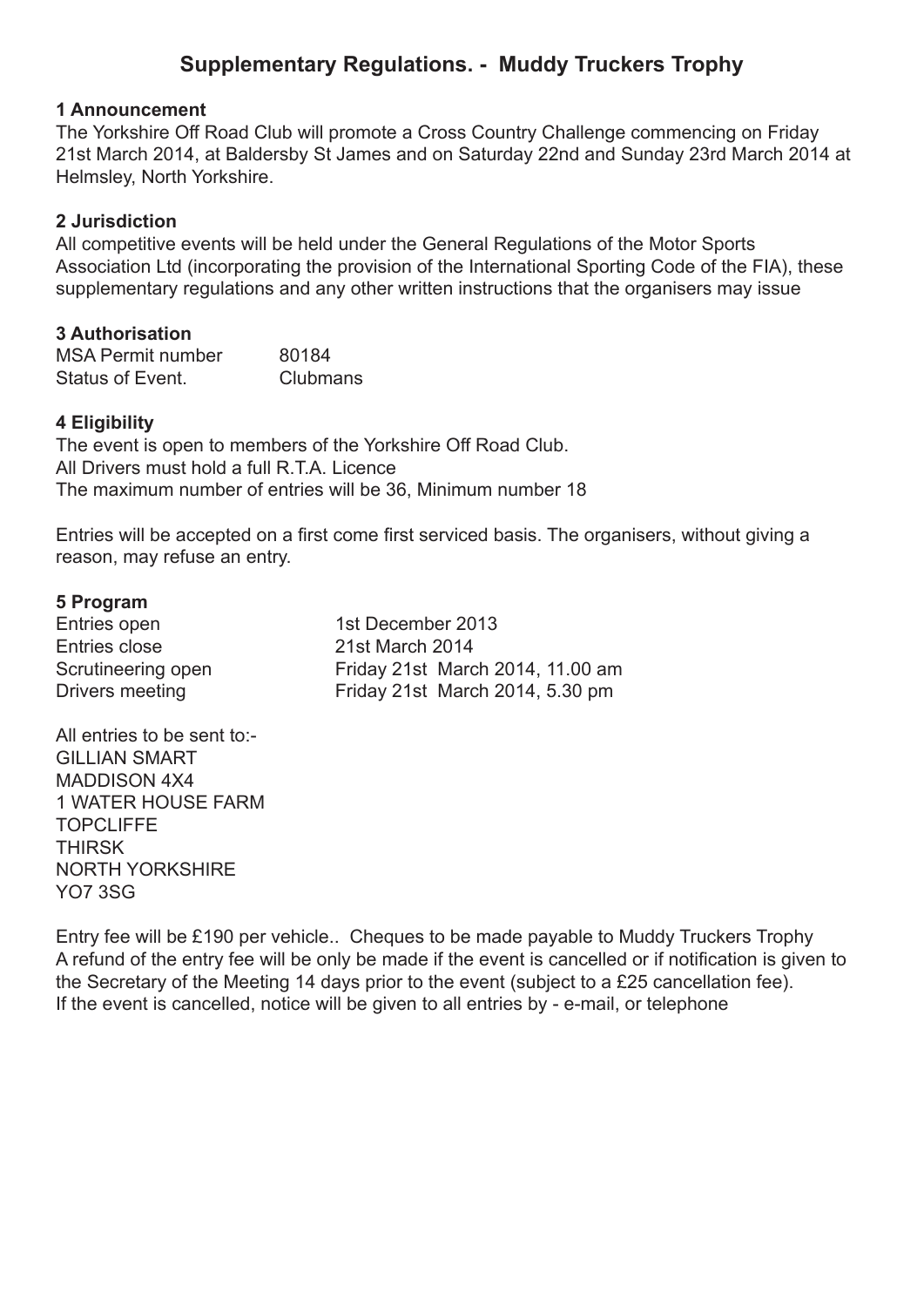# **6 Scrutineering and Documentation**

Documentation and Signing on will take place at The Grange Farm, Baldersby St James. Scrutineering will take place in the Official Scrutineering Area adjacent to Documentation and Signing on.

Scrutineering will open at 11.00 am and close at 5.00 pm, on Friday 21st March in the Official Scrutineering Area as indicated by the club scrutineer.

Competitors will be required to produce a club membership card. All drivers must produce a Competition Licence as detailed in Section H (Non-Race Clubman or higher).

All vehicles must have and display where applicable a current Vehicle Excise Licence, 'tax disc' and where applicable have a current Department of Transport test certificate (MOT)

Competitors are asked to note the following

Competitors will be identified by number, Any competition numbers must be removed at the finish or if a competitor retires (J4.1.7)

All competitors under 18, driver or passenger must have their entry countersigned by a parent or guardian at signing. (H7 / D12.3.8)

All vehicles must be presented to scrutineering in a clean condition (H33.1.2)

Protective Bulkheads shall be complete with all holes sealed (J5.2.2)

Mud Guards must comply with regulation P56.2.3

The Chief Scrutineer and the Chief Noise Test Official will be considered to be Judges of Fact (G10.2)

Names of Judges of Fact and Driving Standards observers will be posted on the official notice board.

## **7 Start & Finish, Event**

All competition will take place on private land. There is no provision on the land other than at Grange Farm, Baldersby St James, for storage of trailers and transporters and, as such, you will be required to drive on public roads to access the competition sites. You will be notified of provision for trailer/transporter storage at signing on and/or in your final instructions. There will be a blanket speed limit of 15MPH except where otherwise indicated in special tasks.

**Friday 21st March - Baldersby St James -** Drivers meeting will be at 5.30pm, all competitors must attend. There will be a night section after the drivers meeting. All vehicles will start the event from the official starting area in order as announced at the drivers briefing.

The details of the night special task will be provided to each competitor before they start. Competitors will be given the start time and location for the event start on Saturday following the night stage. Competition ends at or before 9.00pm.

**Saturday 22nd March - Helmsley** - Drivers briefing will be at 8.45 am and competitors will be given a start time, locations and timing information for the day's competition. Competition ends at 5.00 pm.

**Sunday 23rd March - Helmsley -** Drivers meeting will be at 08.00 am and competitors will be given a start time, location and timing information for the day's competition. Competition ends at 3.00 pm.

**Results and awards -** The results will be posted and awards made at Baldersby St James from 4.30 pm on Sunday 23rd March.

The total number of sections, scoring, penalties and locations will be announced at the drivers meetings and provided in the packs.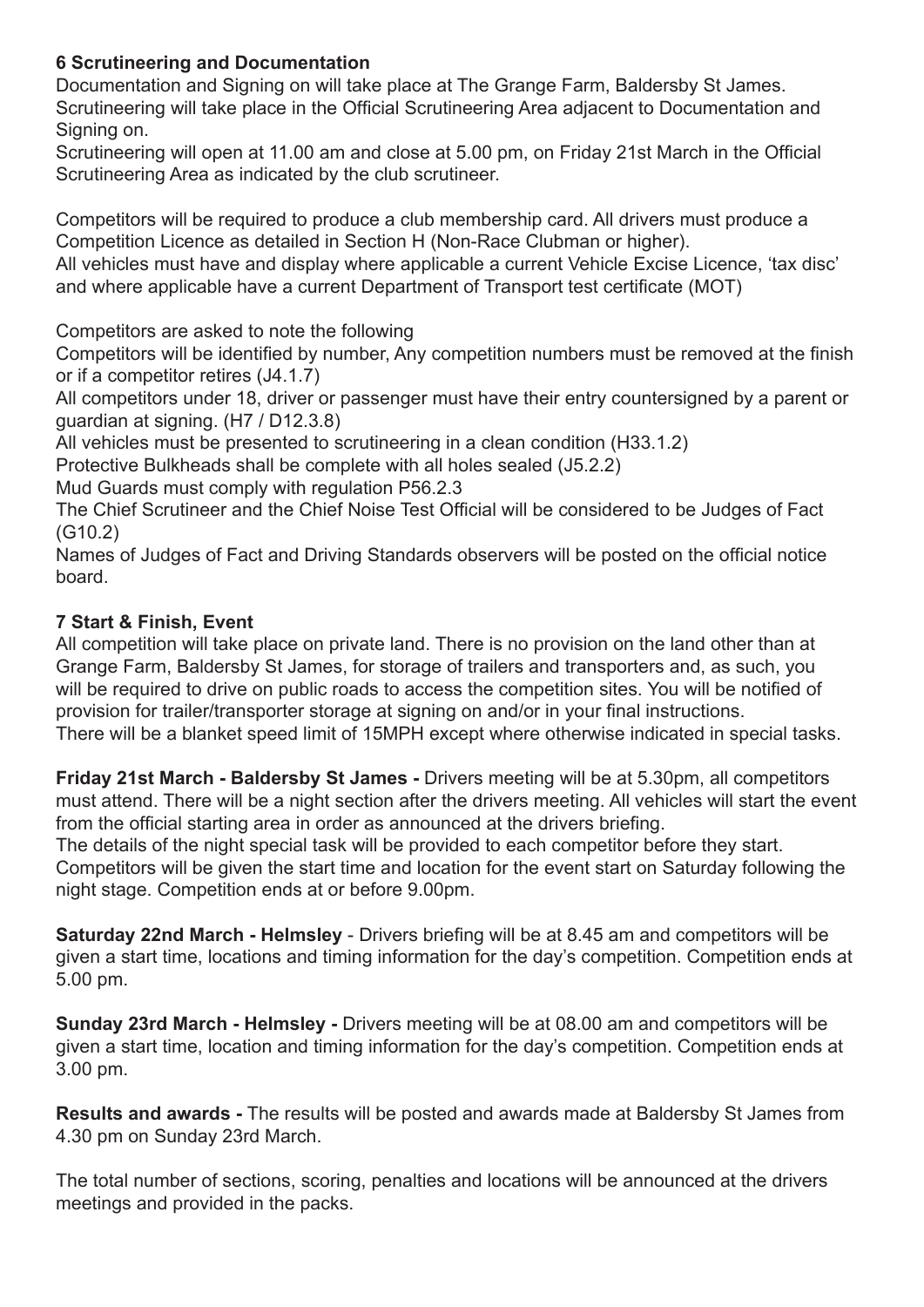# **8 Vehicle Eligibility**

All vehicles taking part must be taxed for use on the public highway, be fully insured for use on the public highway, and if required by law have a current Department of Transport test certificate (MOT).

All vehicles must comply with MSA Road Legal Challenge Vehicle regulations P58.3 All vehicles must comply with the current vehicle and technical regulations of the MSA Competitors Year Book P56.1 - P56.11, P58.2 - P58.2.7, P58.5, P60.1 - P60.4.3 and J5 with the exception of the following regulations, which are amended as stated.

J5.20.4 Seat belts and bumpers are mandatory.

J5.20.6 Vehicles of a commercial type such as a van or pickup intended solely for commercial or goods carrying are allowed

P60.2.2 Towing points need not be painted in a contrasting colour.

All vehicles must carry at a minimum:

P58.5.1. A polyester towing rope, or a tow strap rated to 2 tonnes minimum SWL.

P58.5.2. Two shackles, stamped with a minimum SWL of 3.25 tonnes and be CE marked.

P58.5.3. Two tree protecting strops, labelled with a minimum SWL of 2 tonnes and be CE marked. *All vehicles must carry a minimum of two tree protectors or one tree protector for each winch on the vehicle, whichever is greater.*

P58.5.4. Winch cable/rope must be rated in excess of the maximum rating of the winch. All vehicles must carry a minimum of one winch blanket for each winch on the vehicle. Winch blankets must weigh at least 1kg when dry. (P55.1.9)

All vehicles must carry tools and spares as required to maintain the vehicle during the competition. All vehicles must carry a minimum of two pairs of winching gloves (P55.1.10)

Fixed or Hand Held Video Cameras carried on board a vehicle are subject to written approval of the Chief Scrutineer (J5.20.5)

No person shall travel / ride otherwise than in a proper seat

Seat belts, must be worn at all times during the event

Tyres - V tread tractor or dumper style tyres, open-block tread, or very aggressive tread pattern tyres such as the Maxi-Cross, Canonica and Babcross types will not be permitted.

A maximum actual tyre size of 36 inches in diameter, 13" wide is permitted, measured horizontally via a caliper/gauge/measure, not the sizings on the tyre wall. .

Portal axles, 4 wheel steering are not allowed. Hydro steer will be allowed subject to the installation conforming to safety criteria.

Helmets are not compulsory but are strongly recommended.

As parts of the competition will take place in remote areas, all vehicles must carry a small spill kit and a first aid kit.

All vehicles must carry a ground sheet suitable to carry out any repairs/maintenence on. All vehicles will require roll over protection with a minimum recommendation of Safety Criteria K.1.6.1, K Appendix 2, drawing 1.

All competitors will require a compass, maps will be provided.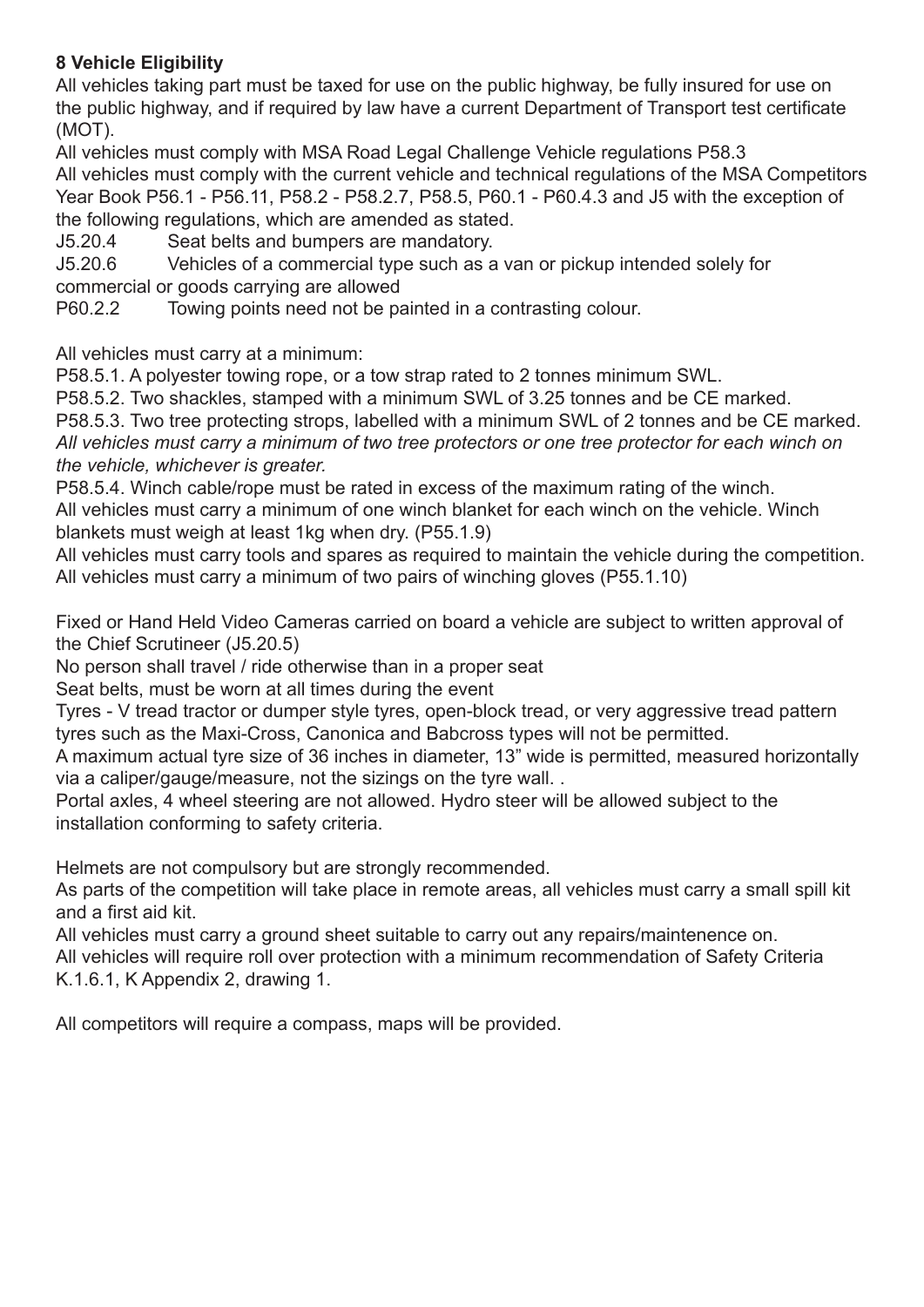### **9 Scoring and penalties - Results and Awards**

Points will be awarded for each section task, punch or special task completed. On completion of the event the competitor with the most points overall will be declared the winner.

Penalties will be applied for late arrival at the end of each day, for outside assistance, for not carrying or using appropriate compulsory equipment, for unsafe practice.

Penalties will be applied for exceeding the site speed limit, these will be detailed at the driver's briefing and in the final instructions. Penalties will range from loss of points to exclusion from the event at the discretion of the CofC.

Final scoring, points and penalties will be announced at the drivers meetings and in the final instructions for each special section.

Penalties will be applied for any team not having a representative at the driver's briefing and will range from loss of points to exclusion from the event at the discretion of the CofC.

Before leaving one site to travel to another site by public road, all lights and number plates must be clean – Water will be provided at site exits. Driving on the public highway with dirty lights and number plate is a traffic offence, and may result in exclusion from the event.

There will be no classes.

Results will be posted on the official notice board as soon as possible following the event. After a 30 minutes period these results will become Final when the protest time has expired or all protests and appeals have been settled. Any protest must be made in accordance with Section C(d).

In the event of a tie, overall positions will be judged on the total number of sections completed. If the tie still remains unbroken then a timed run off section will be driven.

### **10 Officials**

| Clerk of Course.          |
|---------------------------|
| Secretary of the Meeting. |
| Chief Marshal.            |
| <b>Chief Scrutineer.</b>  |
| Stewards.                 |

Patrick Smart Gillian Smart Graham Potter Andy Mason Dave Barker

## **11 Controversy**

Should a controversy arise during any competitive event, the organisers reserve the right, 'Force Majeure' etc notwithstanding, to cancel any section or part of an event from the results if they deem it fairer to do so